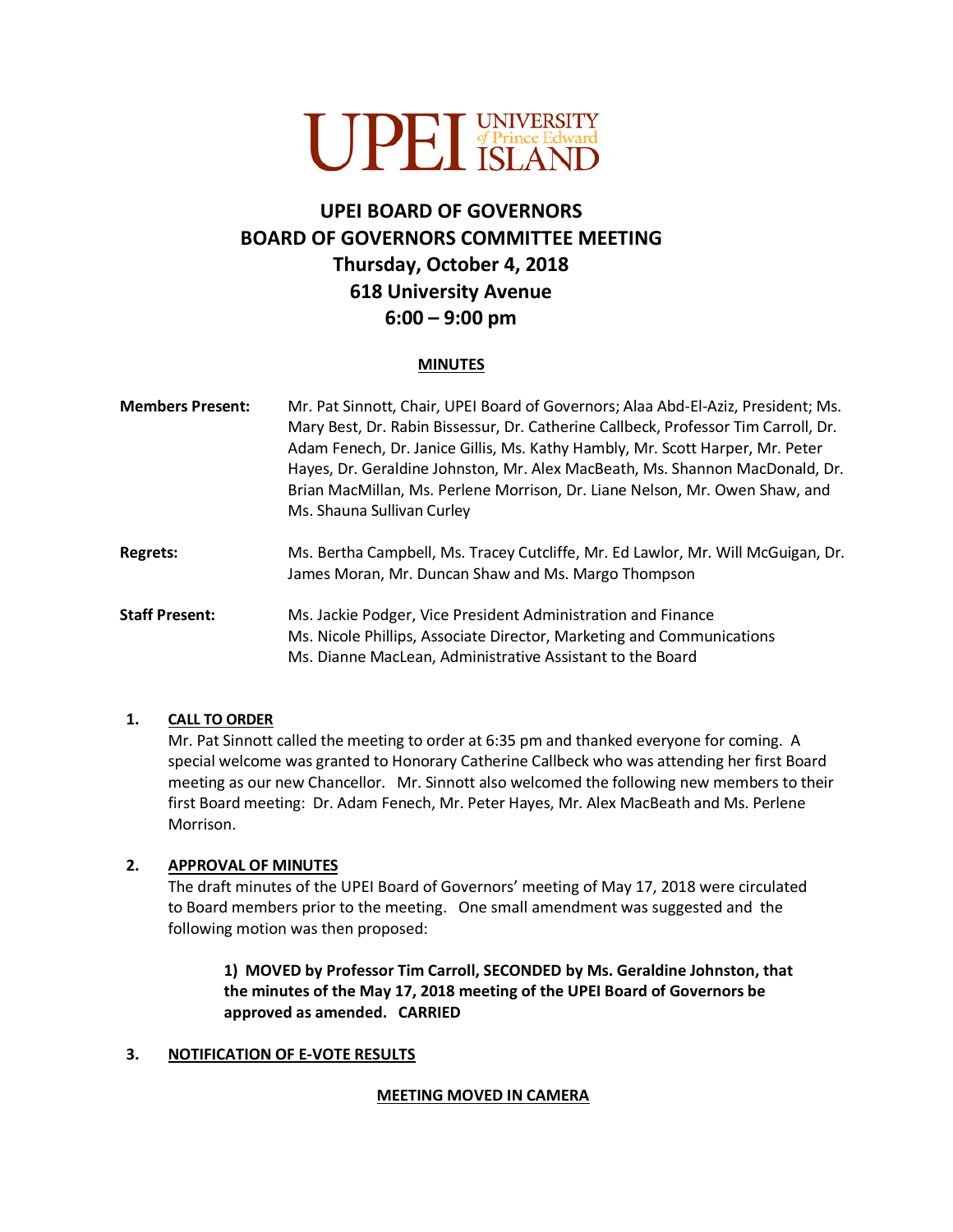## **RETURNED TO OPEN SESSION**

#### **4. PRESIDENT'S REPORT**

President Abd-El-Aziz provided a written report to Board members, but also commented on the following topics.

The President informed Board members that the student registrations have improved since his written report was finalized. We currently have 4,669 students registered, which is the largest class in the history of UPEI. Full time student enrolments are up by 3.9%; graduate student enrolments are up by 8% at a total of 461 students; and total course registrations are at 18,942 which is an increase of 3.5%. President Abd-El-Aziz credits the hard work of our recruiters and the staff of the Registrar's office for an increase in enrollments.

President Abd-El-Aziz noted that he was invited to speak at the Commonwealth Society luncheon earlier today. We currently have 455 students that come from Commonwealth countries which reflect 37% of our International student population. The President is hoping to host an event on campus with these students in the near future.

In regards to the joint Master degree in Global Affairs at the Juan Carlos University in Spain, the President reported we received 200 applications but are only able to accommodate 26 students. Of these 26 students, eight are having Visa issues at the present time. President Abd-El-Aziz also stated that he's been invited to the first Board meeting of the University of Canada Egypt (UCE) in November. He also stated that he will be bringing the President and Vice President of the Student Union with him to Egypt so that the students can converse with students there about setting up a Student Union. The UCE will incur all the travel costs involved. The Canadian University in Dubai will be offering integrated courses in Climate Change and Environmental Studies and hope to begin in September 2019.

The President also noted that UPEI will be purchasing the largest drone in Canada to aid in precision agriculture and coastal erosion research.

#### **5. CHAIR'S REPORT**

Mr. Pat Sinnott informed Board members that during the summer he and Mr. Ed Lawlor met with the external auditors for a mid-audit review. As well, the Principals of University Canada Egypt travelled to PEI along with their media personnel.

At this point, Mr. Sinnott asked that President Abd-El-Aziz and Vice President Podger to leave the meeting.

#### **MOVED TO IN CAMERA**

#### **MEETING RETURNED TO OPEN SESSION**

At this point**,** President Abd-El-Aziz and Ms. Podger returned to the meeting. Mr. Sinnott reported that a communication plan around the President's extension has been prepared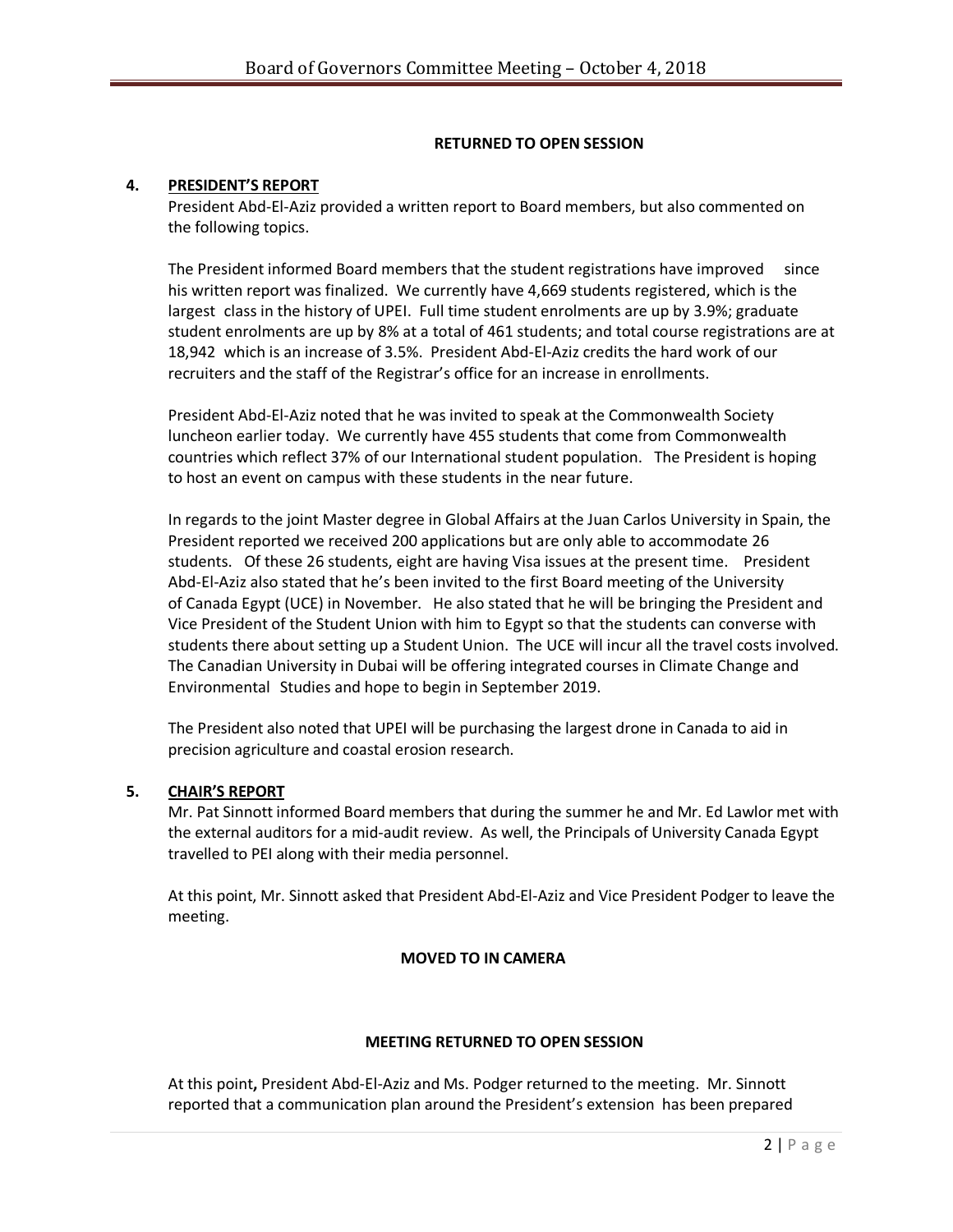and a public announcement will be issued to the campus community on Friday afternoon.

## **6. STUDENT UNION REPORT**

Mr. Owen Shaw provided the Student Union Report on behalf of Will McGuigan, SU President. Mr. Shaw report that they had the biggest New Student Orientation in UPEI history and saw a lot of interest from first year students who wanted to get involved as well as more engagement with veterinary medicine students and graduate studies students.

The Fox & Crow is doing very well, and students love the newly renovated pub and cafe. Sales were up 60% in September compared to last year, and because of the increase in demand, more staff was needed.

Student Union elections were held recently for various positions on the SU council, and first year students and international students showed a great deal of interest in joining.

A number of events were held recently including Health and Safety Week, the Volunteer fair (which was a huge success with the Student Union having pages of students who wanted to sign up to volunteer), Financial Literacy day (which had a larger turn out the last year), and the graduate student orientation which was amazing and we had lots of grad students come out and meet each other.

Finally, the SU has started a tradition which they hope will live on at UPEI for years to come. At St. FX they have the X; at Acadia they have the A; so at UPEI, we are asking students to put up a claw!

## **7. SENATE REPORT**

Dr. Rabin Bissessur reported that the Senate met on Friday, September 14, 2018.

President Abd-El-Aziz reported that the total number of graduates in the class of 2018 was 957.

Enrollments are up by 2%, with a total of 4,644 students.

A total of 63 students applied over the summer to graduate before Convocation 2019.

Dr. Rabin Bissessur has been renewed for another three year term, to June 30, 2021, on the Board as a Senate representative, and Dr. Adam Fenech has been elected to sit on the Board of Governors as a Senate rep for a three-year term, to June 30, 2021.

## 8**. BOARD COMMITTEES' UPDATE**

a**) Finance and Audit**: Mr. Alex MacBeath reported that the Committee met on September 25<sup>th</sup> and reviewed the UPEI Consolidated Financial Statements in detail with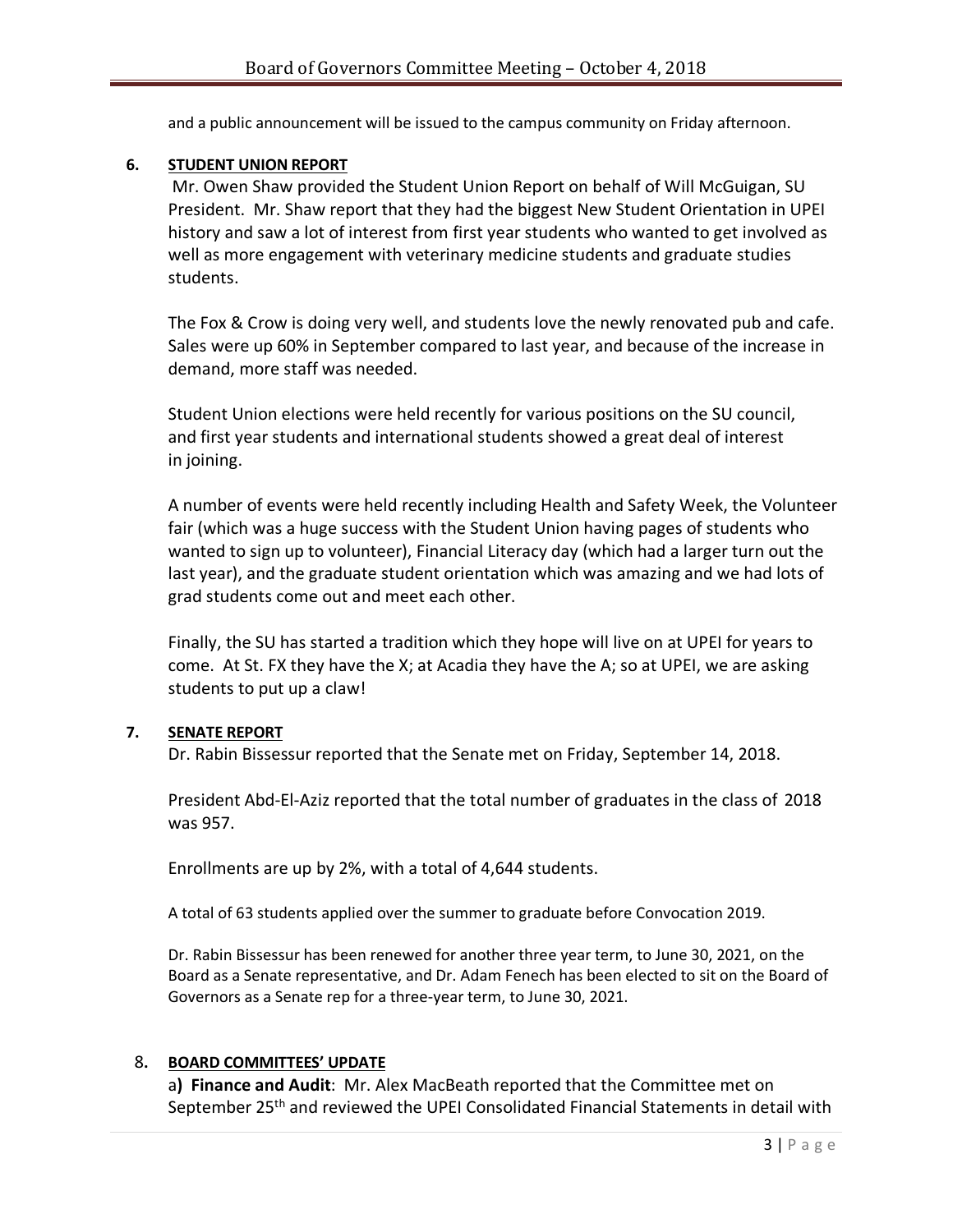our external auditors, Grant Thornton. The management letter will be issued in the near future and details will be brought back to the November Board meeting. The following motion was proposed:

# **3) MOVED by Mr. Alex MacBeath, SECONDED by Mr. Peter Hayes that the UPEI Board of Governors approves the UPEI Consolidated Financial Statements to April 30, 2018 as presented and as recommended by the Finance and Audit Committee. CARRIED**

Committee members also discussed the appointment of external auditors for the period ending April 30, 2019, and the following motion was proposed:

# **4) MOVED by Mr. Alex MacBeath, SECONDED by Ms. Geraldine Johnston that the UPEI Board of Governors approves the appointment of Grant Thornton as the External Auditors for the UPEI Consolidated Financial Statements for the period ending April 30, 2019 as recommended by the Finance and Audit Committee. CARRIED Ms. Perlene Morrison and Professor Tim Carroll abstained from voting.**

Mr. Dana Sanderson, CIO, provided Committee members with an update on Project Beacon as well as an update on the Network Revitalization project.

Ms. Ouma Cuniah, Internal Auditor and Risk Management, reviewed a number of reports in detail with Committee members.

**b) Development, FR and ER**: Ms. Kathy Hambly reported that the Committee met on September 14, and has approved 12 new named awards since the last Board meeting. These are listed below:

| <b>Name for Approval</b>        | <b>Donor</b>        |             | <b>Type</b>            |
|---------------------------------|---------------------|-------------|------------------------|
| The Bruce James Dewar           | Marylou Hughes      | \$1000      | <b>Annually Funded</b> |
| Memorial Scholarship            |                     |             |                        |
| The Dr. Satadal Dasgupta        | Family of Dr.       | \$500       | Endowed                |
| Memorial Award                  | Dasgupta            |             |                        |
| The Gottschall-Pass and         | Dr. Kathy           | \$500       | <b>Annually Funded</b> |
| MacDonald Award                 | Gottschall-Pass and |             |                        |
|                                 | Dr. Dany            |             |                        |
|                                 | MacDonald           |             |                        |
| The Marilyn MacDonald           | Mr. Leo MacDonald   | \$1500      | <b>Annually Funded</b> |
| <b>Memorial Nursing Award</b>   |                     |             |                        |
| The "From VK to C in 50"        | Ms. Janet Adams     | \$2000/yr   | Annual Award           |
| Scholarship                     |                     | for four    |                        |
|                                 |                     | years       |                        |
| The Menadora MacDonald          | Donna and Don       | \$1000      | <b>Annually Funded</b> |
| Master in Education Scholarship | Murnaghan           |             |                        |
| The Alicia Bremner Case         | Alicia Bremner      | \$500       | <b>Annually Funded</b> |
| Competition Awards - Gift       |                     | (Winter and |                        |
| Agreement                       |                     | Fall cycle) |                        |
| Empowering Teacher-             | Ron MacDonald       | \$1000      | Annual                 |
| <b>Educator Scholarship</b>     | and others          |             |                        |
| The SDU Class of '68 Award      | Phil MacDougall     | \$1000      | <b>Annually Funded</b> |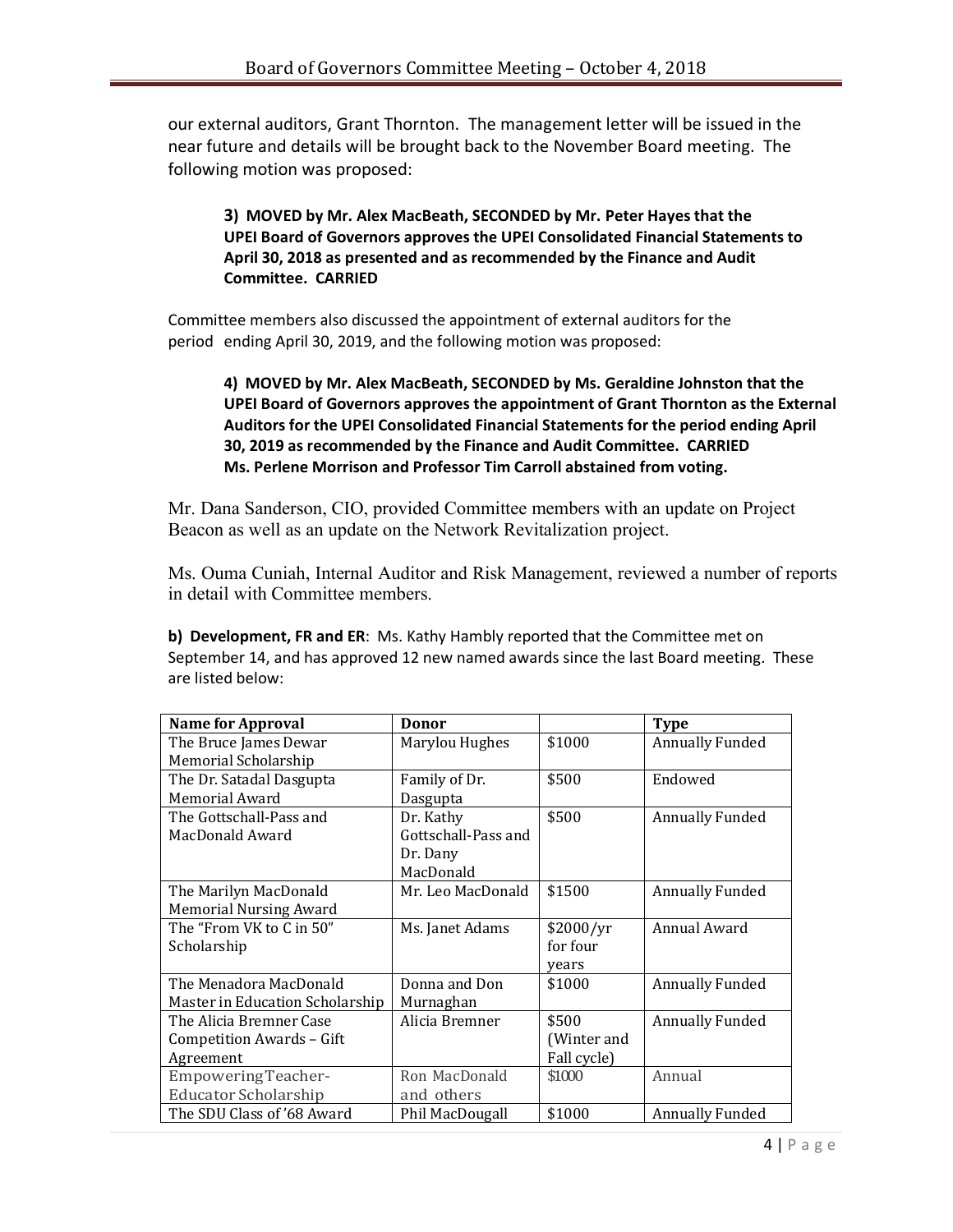|                               | 'Eugene Murphy     |       |                        |
|-------------------------------|--------------------|-------|------------------------|
| The UPEI Deans' of Nursing    | Dean, UPEI Faculty | \$500 | <b>Annually Funded</b> |
| Scholarship                   | of Nursing         |       |                        |
| Valerie and Alaa Abd-El-Aziz  | Valerie & Dr. Alaa | \$500 | <b>Annually Funded</b> |
| <b>Graduate Nursing Award</b> | Abd-El-Aziz        |       |                        |
| Alaa and Valerie Abd-El-Aziz  | Dr. Alaa & Valerie | \$500 | <b>Annually Funded</b> |
| Graduate Award in Chemistry   | Abd-El-Aziz        |       |                        |

Ms. Hambly also reported that the Inspire Campaign is currently at \$45M of the \$50M goal with 12 months to go in the campaign. A copy of the UPEI Viewbook was available for all Board members, and Ms. Hambly noted that 12000 copies have been produced and will be used as a recruitment tool.

The 50<sup>th</sup> Anniversary celebrations are moving along nicely. The Student Union is hoping to do a commemorative yearbook of the past 50 years and is currently seeking funding. Planning continues for a commemorative piece in honor of Alex B. Campbell as well.

**c) Governance and Appeals**: Ms. Shannon MacDonald informed Board members that the Committee met on September 12 and discussed plans for this coming year. Ms. MacDonald noted that the Committee will be focussing on the areas of best practices, strategy, competitive forces, succession of leadership, recruitment, indigenization and colonization, program innovation, etc.

**d) Property & Asset:** Ms. Margo Thompson was not in attendance, so Mr. Pat Sinnott reported that with the Dalton Hall renovations completed, occupants have begun to move in. He offered Board members the opportunity to tour this building, and arrangements will be made to do this an hour or so before the November Board meeting.